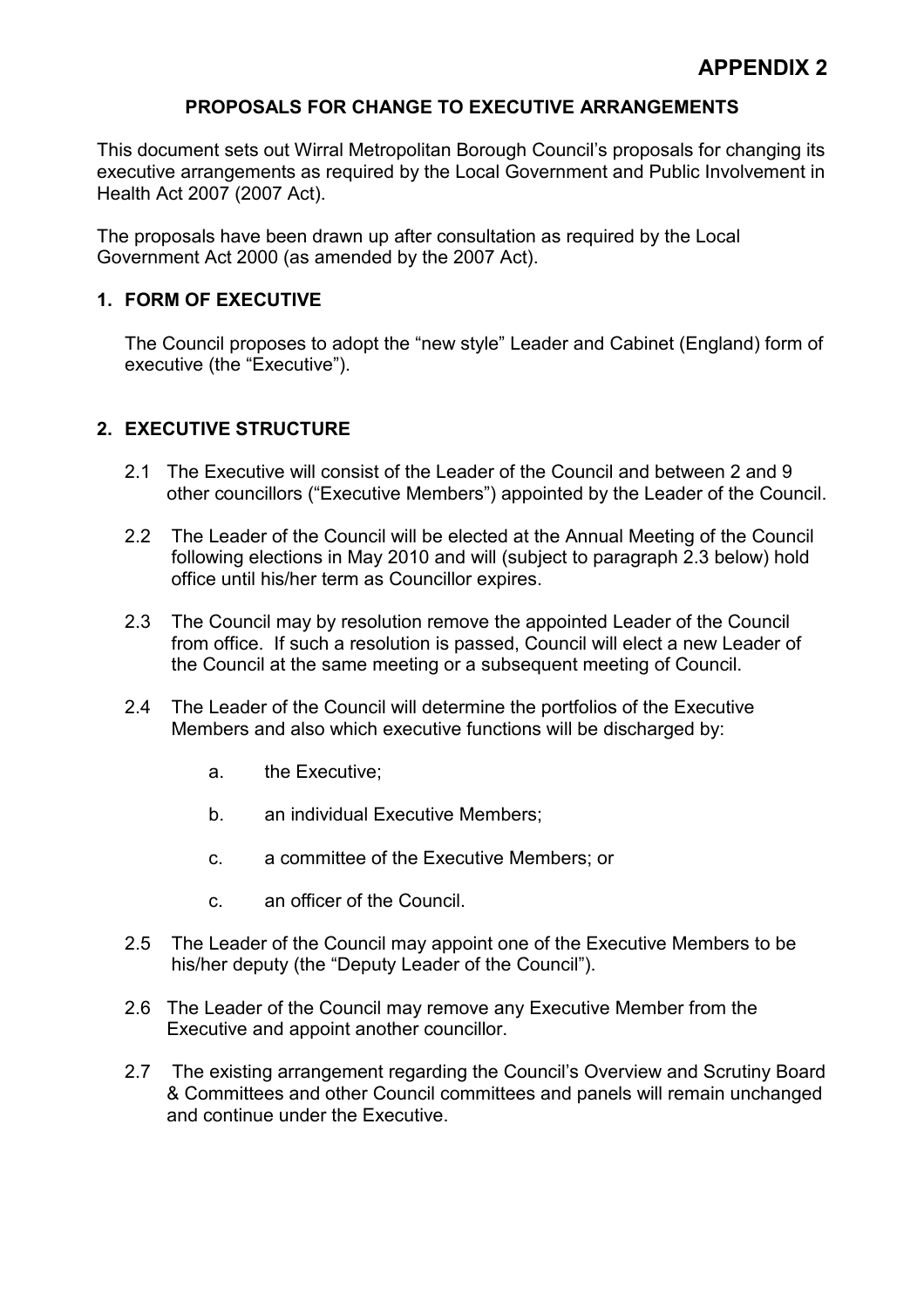### 3. RESPONSIBILITY FOR FUNCTIONS

### Local Choice Functions

Responsibility for functions specified in regulations under Section 13(3) (b) of the Local Government Act 2000 (known as "local choice functions") will remain unchanged from the current allocation between the Council and the executive.

However it is possible, subject to any statutory limitations, for the Council prior to the change in executive arrangements to alter the allocation of these functions. The local choice functions are set out in Part 3 Table 1 of the Council's Constitution.

### Constitution Amendments

Constitutional amendments will be required to implement the "new style" Leader and Cabinet (England) form of executive as detailed in paragraph 2 above.

Following the Extraordinary Meeting of Council on 21 December 2009, Council's approval will be sought to amend the Constitution in order to given effect to the proposals set herein.

The key amendments that will be made shall relate to the following parts of the Constitution:

| <b>PART</b>                                                   |                            |
|---------------------------------------------------------------|----------------------------|
| $\overline{2}$                                                | Article 2                  |
|                                                               | Article 7                  |
|                                                               | <b>Article 12 - 13</b>     |
|                                                               | Article 15                 |
|                                                               | Article 16 - Schedule 1    |
|                                                               |                            |
| 3                                                             | Table 3                    |
|                                                               | Table 4 - Schedules 1-5    |
|                                                               |                            |
| 4                                                             | As necessary               |
|                                                               |                            |
| 5                                                             | As necessary               |
|                                                               |                            |
| 6                                                             | Members' Allowances Scheme |
|                                                               |                            |
| Any other ancillary amendments required to give effect to the |                            |
| preferred model of governance                                 |                            |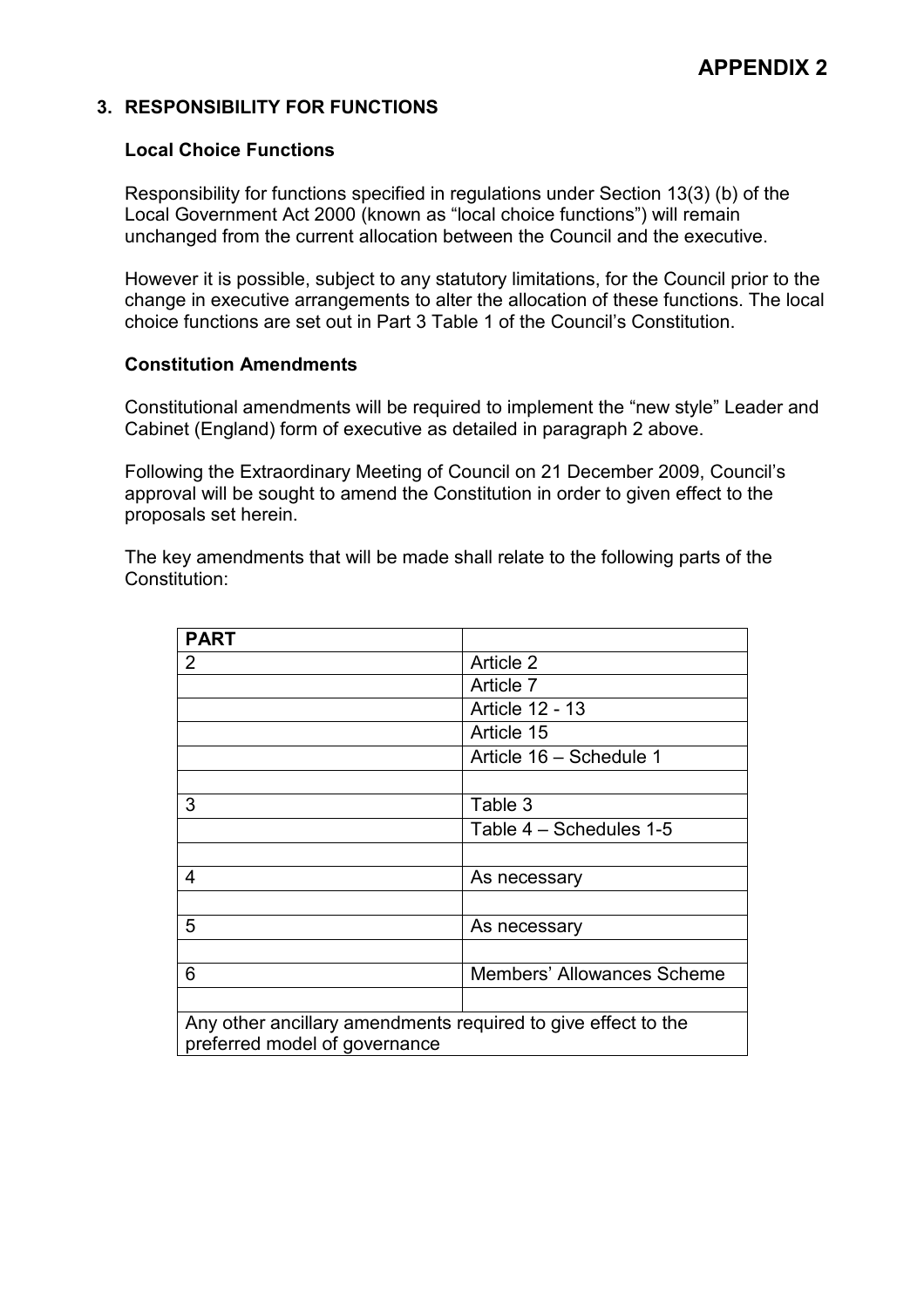### 4. CONTINUOUS IMPROVEMENT

In drawing up these proposals, the Council has considered the extent to which the proposals, if implemented, would be likely to assist in securing continuous improvement in the way in which the Council's functions are exercised, having regard to a combination of economy, efficiency and effectiveness.

The "new style" Leader and Cabinet (England) form of executive is considered:

- a. to provide strong leadership and effective decision making;
- b. more cost effective to implement given that the Council is currently operating a form of 'leader with cabinet' model of executive arrangement; and
- c. in the Council's opinion likely to provide best value to the inhabitants of **Wirral**

### 5. TIMETABLE & TRANSITIONAL ARRANGEMENTS

The Council is required to set up a timetable for the implementation of the proposals and to provide details of any transitional arrangements which are necessary for the implementation.

#### **Timetable**

The timetable is outlined as follows:

| • 9 November 2009        | Cabinet recommends to Council its preferred<br>governance model together with the relevant<br>proposals.                                                |
|--------------------------|---------------------------------------------------------------------------------------------------------------------------------------------------------|
| $\cdot$ 14 December 2009 | Council gives consideration to the recommendations<br>of Cabinet and determines its preferred governance<br>model together with the relevant proposals. |
| • 21 December 2009       | Council resolves to adopt and formally confirm the<br>new governance arrangements and proposals.                                                        |
| • May 2010               | Implementation of new governance arrangements and<br>proposals to take effect three days after the date when<br>the local elections are held.           |